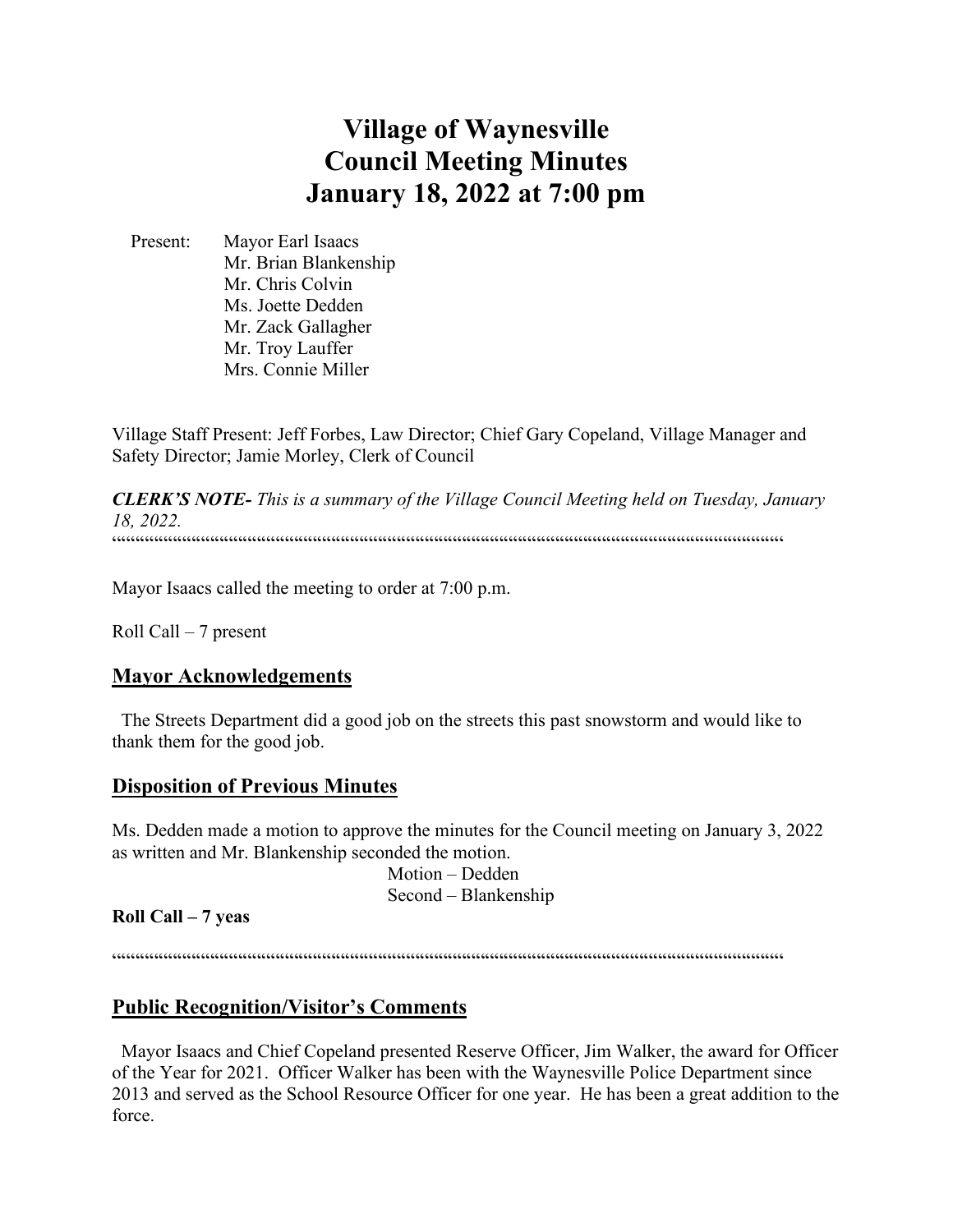$\label{prop:main} \hspace{1.5cm} \hspace{1.5cm} \hspace{1.5cm} \hspace{1.5cm} \hspace{1.5cm} \hspace{1.5cm} \hspace{1.5cm} \hspace{1.5cm} \hspace{1.5cm} \hspace{1.5cm} \hspace{1.5cm} \hspace{1.5cm} \hspace{1.5cm} \hspace{1.5cm} \hspace{1.5cm} \hspace{1.5cm} \hspace{1.5cm} \hspace{1.5cm} \hspace{1.5cm} \hspace{1.5cm} \hspace{1.5cm} \hspace{1.5cm} \hspace{1.5cm} \hspace{1.$ 

## **Old Business**

None

""""""""""""""""""""""""""""""""""""""""""""""""""""""""""""""""""""""""

## **Reports**

## **Finance**

 The Finance Committee will meet on January 20, 2022 at 5:00 p.m. in the small conference room at the Government Center. The Committee will have a short business meeting followed by Ms. Crockett conducting a mini training session on Village finances and how to read monthly reports. It is recommended that all Council members attend. The public is welcome to join.

## **Public Works Report**

 Public Works will meet February 7, 2022 at 6:00 p.m. to go over ongoing and future Village projects. The public is encouraged to attend.

## **Special Committee Reports**

 Historic Preservation Board met this evening with Keith Alexander to review the status of three properties. The Board wanted to ensure Mr. Alexander was going to proceed with the updates and changes to the properties approved by the Board. Mr. Alexander was given deadlines and the Board will meet again soon to review the status.

 MOMS met with a supplier to consider new lighting for Main Street. The initial quote was 5.4K per light post without installation. The Committee will need to look into other alternatives and get other quotes.

# **Village Manager Report**

- Dug Rite has completed the sidewalk project on Franklin Road and will return in the spring for restoration work and plant grass.
- Provided a copy of the letter sent to the County Commissioners to thank them for the grant to pay for the Franklin sidewalk.
- One Stop Signs is moving forward with constructing the electronic sign for the Government Building. The sign will match the brick and stonework of the building.
- Should be presenting ordinances at the next meeting for OPWC PY 37 applications for both Franklin (Lytle to Route 42) and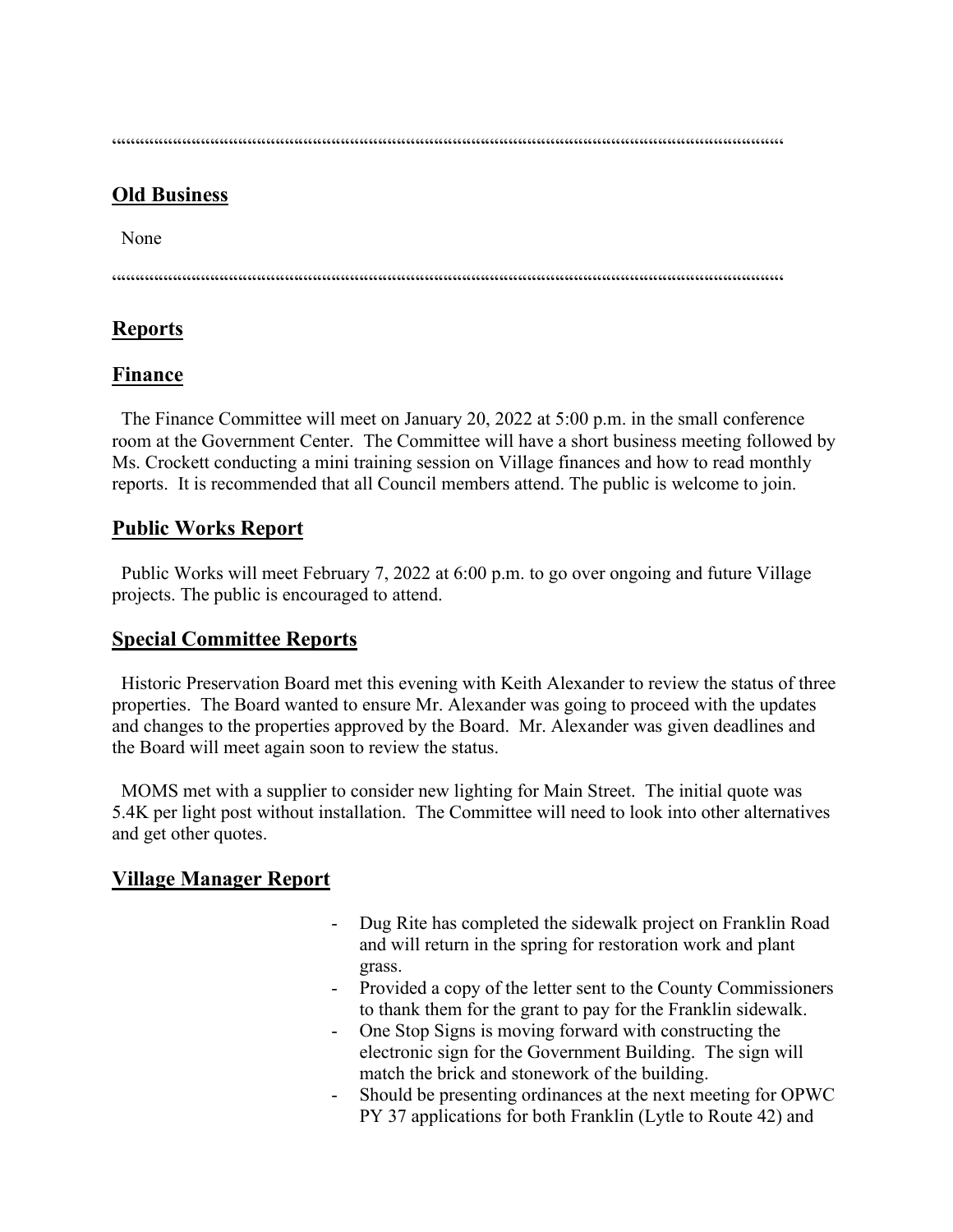Third Street (High Street to Franklin). Applying for both these projects for 2023 since the Village was just below the point line for 2022. Choice One will prepare the plans before applying for the grants in June. This will score an extra two points and cost about 30K.

- Provided a picture of the Streets Department taking down the Christmas wreaths.
- Cancelled the lease with Stingley Farms because of plans to put a new wellhead across the Mill Race on this parcel of land. Met with Matt Nolan, Warren County Auditor, to discuss the CAUV recoupment fee of 20K and applied for an exemption.
- Met with Greg Hennecke, Risk Management Representative for Ohio Plan. He provided a letter stating everything was good and has no recommendations at this time.
- Maintenance Department cleaned out the culvert by Route 42 and the retaining wall. Spoke with Tom Bensman, part owner of Stone House and he said they would help manage maintaining the overgrowth in the spring.
- Met with Legend Web Works to go over the new website. It is looking good and should launch on March 9. Please provide a bio to Jamie if you have not done so already.
- Ordinance on tonight's agenda to approve the Village to participate in the purchasing program for salt with Warren County for next year.
- Most of the electric boxes have been removed from Main Street. The electrician forgot six and should return to take those down soon. The Chamber responded immediately to Mr. Forbes's letter.
- Provided a picture of the newly sworn in Council members. Congratulations to Ms. Dedden, Mr. Blankenship, Mr. Colvin, and Mr. Lauffer.

# **Police Report**

- Provided Dispatched Calls for Service, Mayor's Court, and Code Enforcement reports for December along with yearend reports.
- Officer Walker has been awarded Officer of the Year for 2021.
- Provided a picture of Corporal Morris driving around the
- Village with a light up Grinch in the back of his cruiser.

 Ms. Dedden asked how Chief Copeland would like Council Members to handle code violation complaints made directly to them. Chief Copeland asked that they just email the complaints to him, and he will inform Sgt. Denlinger.

At this time, Mr. Blankenship had to leave the meeting.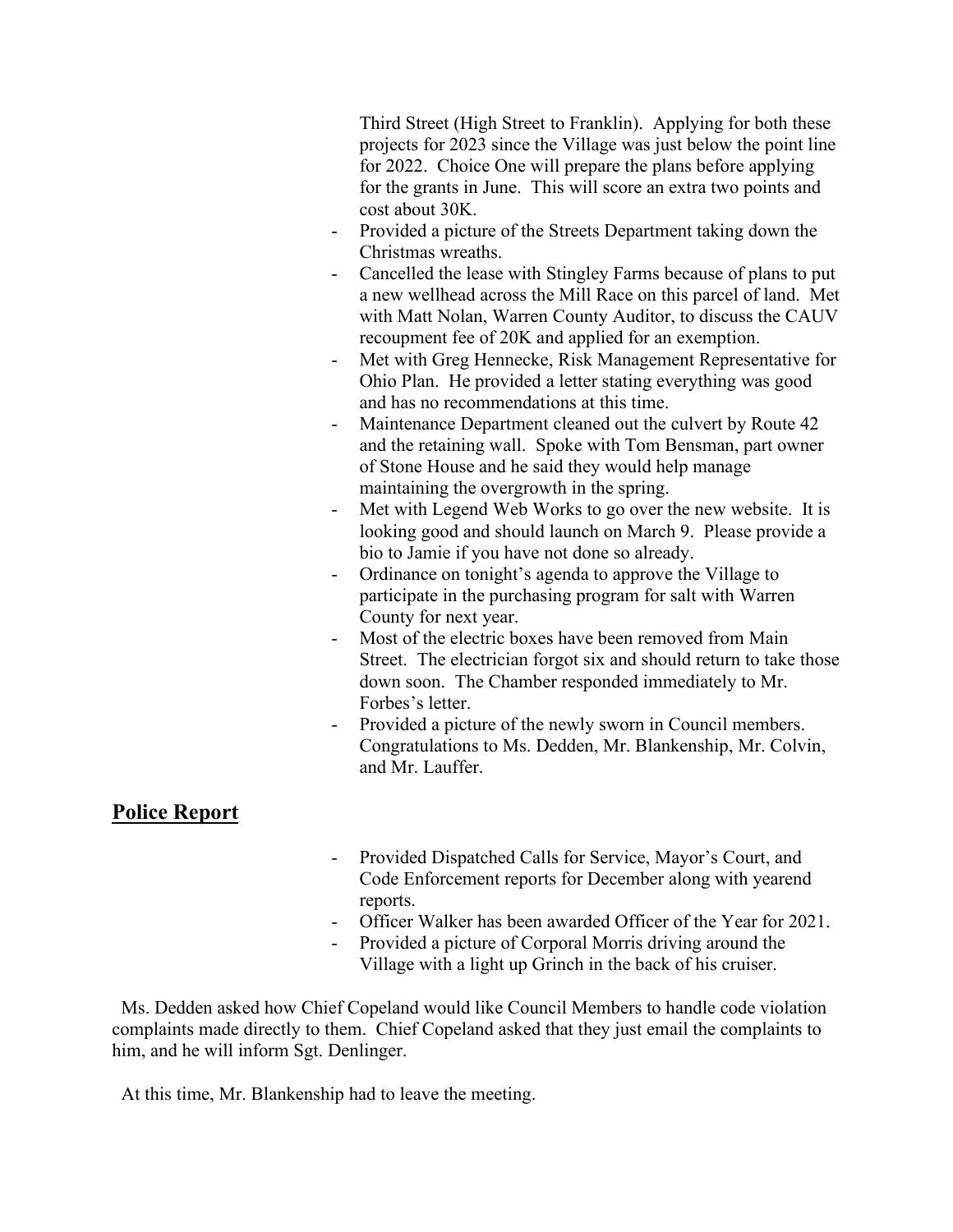Chief Copeland clarified that PY 36 was for 2022 and the Village only scored a 62. All projects scoring a 63 or better were approved. Having Choice One complete the plans will give the Village 66 points for both Franklin and Third Street. This will be two separate projects. Planning on two projects for 2023 since the Village was not approved for 2022. For both projects, the State will contribute 1.1 million and the Village will need to contribute 790K. Not only will the water lines be replaced and streets repaved; but also storm sewer lines will be repaired and replaced. When the storm water lines were originally done on Franklin Road, it did not account for all the storm water produced from Thatcher Hill or the new schools and larger parking lots or the new fire department. All that pavement and rooftops create a lot more storm water going down the hill.

 Mr. Colvin asked how the new Magistrate was working out for Mayor's Court. Chief Copeland responded that he does a great job and is much better at holding defendants accountable. Mr. Colvin asked if the Magistrate's contract needed to be renewed. Chief Copeland will look at the contract.

# **Financial Director Report**

None

# **Law Report**

- Mr. Forbes stated he will not be at the next meeting as he has a conflict.

## **New Business**

None

## **Legislation**

## **First Reading of Ordinances and Resolutions**

#### **Ordinance No. 2022-001**

Authorizing the Village Manager to Enter into a Contract with Warren County Engineer's Office for Purchase of Road Salt and Declaring an Emergency

Ms. Dedden made a motion to waive two-reading rule for Ordinance 2022-001 and Mr. Colvin seconded the motion.

| Motion – Dedden   |
|-------------------|
| $Second - Colvin$ |

#### **Roll Call – 6 yeas**

Mr. Colvin made a motion to adopt Ordinance 2022-001 as an emergency and Mr. Gallagher seconded the motion.

Motion – Colvin